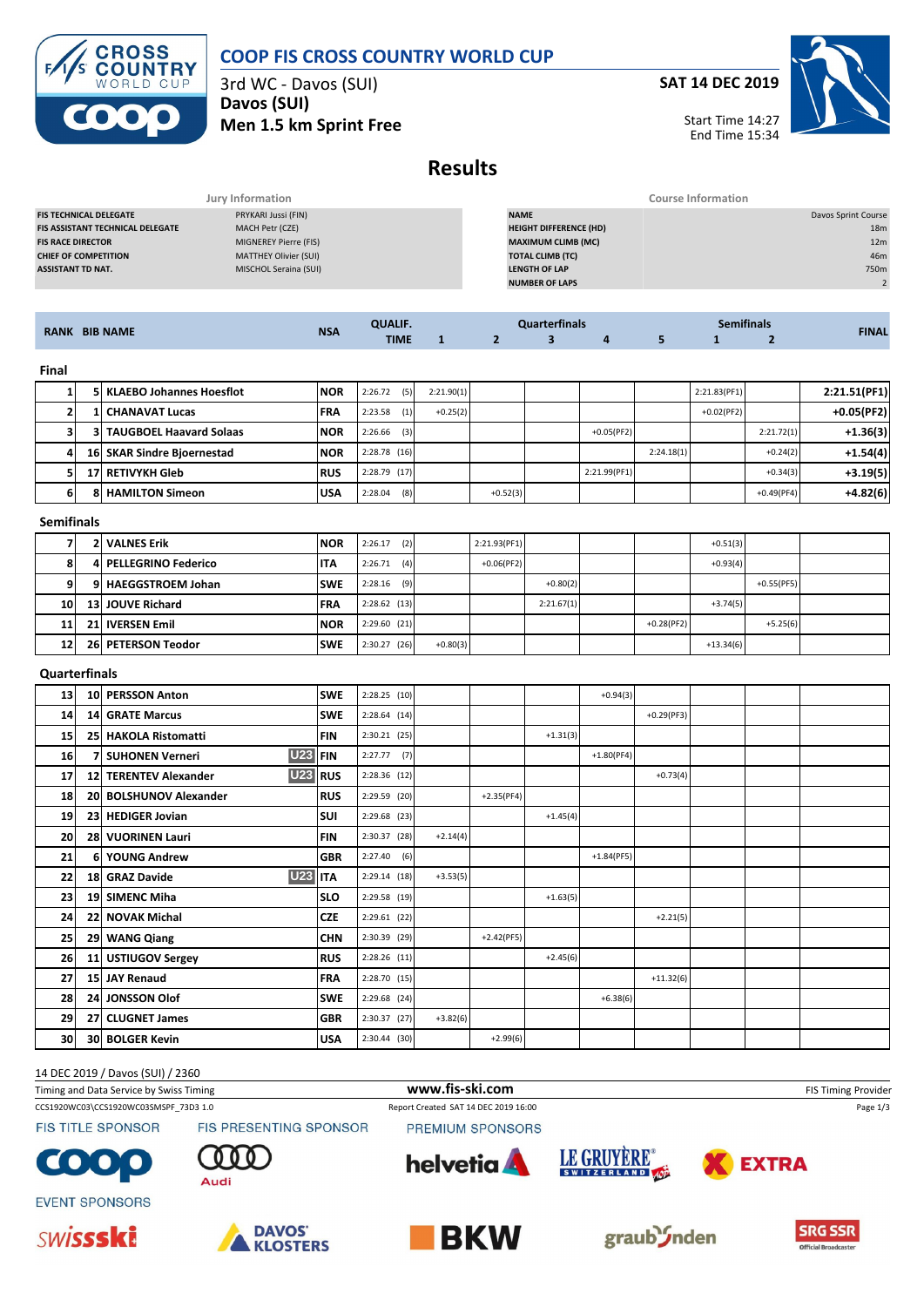

## **COOP FIS CROSS COUNTRY WORLD CUP**

3rd WC - Davos (SUI) **Davos (SUI) Men 1.5 km Sprint Free** **SAT 14 DEC 2019**



Start Time 14:27 End Time 15:34

# **Results**

|               |                                           | <b>NSA</b>  | <b>QUALIF.</b>  |              |                | Quarterfinals           |   | <b>Semifinals</b> |              |                |              |
|---------------|-------------------------------------------|-------------|-----------------|--------------|----------------|-------------------------|---|-------------------|--------------|----------------|--------------|
|               | <b>RANK BIB NAME</b>                      |             | <b>TIME</b>     | $\mathbf{1}$ | $\overline{2}$ | $\overline{\mathbf{3}}$ | 4 | 5                 | $\mathbf{1}$ | $\overline{2}$ | <b>FINAL</b> |
| Qualification |                                           |             |                 |              |                |                         |   |                   |              |                |              |
| 31            | <b>HANNEMAN Logan</b>                     | <b>USA</b>  | $2:30.44$ (31)  |              |                |                         |   |                   |              |                |              |
| 32            | <b>KRASNOV Andrey</b>                     | <b>RUS</b>  | 2:30.45 (32)    |              |                |                         |   |                   |              |                |              |
| 33            | <b>MAEKI Joni</b>                         | FIN         | 2:30.46 (33)    |              |                |                         |   |                   |              |                |              |
| 34            | <b>CHAUTEMPS Arnaud</b>                   | FRA         | 2:30.50 (34)    |              |                |                         |   |                   |              |                |              |
| 35            | <b>KAESER Erwan</b>                       | SUI         | $2:30.98$ (35)  |              |                |                         |   |                   |              |                |              |
| 36            | <b>FURGER Roman</b>                       | SUI         | 2:31.10 (36)    |              |                |                         |   |                   |              |                |              |
| 37            | <b>GOLBERG Paal</b>                       | <b>NOR</b>  | 2:31.15 (37)    |              |                |                         |   |                   |              |                |              |
| 38            | <b>STAREGA Maciej</b>                     | <b>POL</b>  | 2:31.21 (38)    |              |                |                         |   |                   |              |                |              |
| 39            | <b>SOBAKAREV Andrey</b>                   | <b>RUS</b>  | 2:31.28 (39)    |              |                |                         |   |                   |              |                |              |
| 40            | <b>ZELGER Stefan</b>                      | <b>ITA</b>  | 2:31.32 (40)    |              |                |                         |   |                   |              |                |              |
| 41            | <b>U23</b><br><b>PECHOUSEK Jan</b>        | <b>CZE</b>  | $2:31.38$ (41)  |              |                |                         |   |                   |              |                |              |
| 42            | <b>KENNEDY Russell</b>                    | CAN         | 2:31.65 (42)    |              |                |                         |   |                   |              |                |              |
| 43            | <b>EISENLAUER Sebastian</b>               | <b>GER</b>  | 2:31.68 (43)    |              |                |                         |   |                   |              |                |              |
| 44            | <b>U23</b><br><b>MANCINI Tom</b>          | <b>FRA</b>  | 2:31.76 (44)    |              |                |                         |   |                   |              |                |              |
| 45            | MIYAZAWA Hiroyuki                         | <b>JPN</b>  | 2:31.88 (45)    |              |                |                         |   |                   |              |                |              |
| 46            | de FABIANI Francesco                      | <b>ITA</b>  | $2:31.99$ (=46) |              |                |                         |   |                   |              |                |              |
| 46            | <b>STENSHAGEN Mattis</b>                  | <b>NOR</b>  | $2:31.99$ (=46) |              |                |                         |   |                   |              |                |              |
| 48            | <b>GROS Baptiste</b>                      | <b>FRA</b>  | 2:32.15 (48)    |              |                |                         |   |                   |              |                |              |
| 49            | <b>HELLWEGER Michael</b>                  | <b>ITA</b>  | 2:32.31 (49)    |              |                |                         |   |                   |              |                |              |
| 50            | <b>SCHAAD Roman</b>                       | SUI         | 2:32.41 (50)    |              |                |                         |   |                   |              |                |              |
| 51            | <b>SELLER Ludek</b>                       | <b>CZE</b>  | $2:32.51$ (51)  |              |                |                         |   |                   |              |                |              |
| 52            | <b>U23</b> SUI<br><b>MATOSSI Livio</b>    |             | 2:32.73 (52)    |              |                |                         |   |                   |              |                |              |
| 53            | <b>SVENSSON Oskar</b>                     | <b>SWE</b>  | 2:32.90 (53)    |              |                |                         |   |                   |              |                |              |
| 54            | <b>CHAUVIN Valentin</b>                   | <b>FRA</b>  | 2:33.10 (54)    |              |                |                         |   |                   |              |                |              |
| 55            | <b>U23</b><br><b>DYUSSENOV Asset</b>      | KAZ         | 2:33.12 (55)    |              |                |                         |   |                   |              |                |              |
| 56            | <b>MIKKONEN Juho</b>                      | <b>FIN</b>  | $2:33.13$ (56)  |              |                |                         |   |                   |              |                |              |
| 57            | <b>KROGH Finn Haagen</b>                  | <b>NOR</b>  | 2:33.15 (57)    |              |                |                         |   |                   |              |                |              |
| 58            | <b>COLOGNA Dario</b>                      | SUI         | 2:33.31 (58)    |              |                |                         |   |                   |              |                |              |
| 59            | <b>VORANAU Aliaksandr</b>                 | <b>BLR</b>  | 2:34.33 (59)    |              |                |                         |   |                   |              |                |              |
| 60            | <b>U23</b><br><b>DELLAGIACOMA Stefano</b> | <b>ITA</b>  | 2:34.34 (60)    |              |                |                         |   |                   |              |                |              |
| 61            | TRITSCHER Bernhard                        | <b>AUT</b>  | 2:34.53(61)     |              |                |                         |   |                   |              |                |              |
| 62            | <b>KILP Marko</b>                         | <b>IEST</b> | 2:34.85 (62)    |              |                |                         |   |                   |              |                |              |
| 63            | <b>U23 SUI</b><br><b>RIEBLI Janik</b>     |             | 2:34.95(63)     |              |                |                         |   |                   |              |                |              |
| 64            | <b>RUEESCH Jason</b>                      | SUI         | 2:36.79 (64)    |              |                |                         |   |                   |              |                |              |
| 65            | <b>BURY Dominik</b>                       | <b>POL</b>  | 2:36.90 (65)    |              |                |                         |   |                   |              |                |              |
| 66            | <b>ALEV Alvar Johannes</b>                | <b>EST</b>  | $2:37.01$ (66)  |              |                |                         |   |                   |              |                |              |
| 67            | <b>BORTSOV Konstantin</b>                 | KAZ         | 2:37.92 (=67)   |              |                |                         |   |                   |              |                |              |
| 67            | <b>BURY Kamil</b>                         | POL         | 2:37.92 (=67)   |              |                |                         |   |                   |              |                |              |
| 69            | <b>GULER Florian</b>                      | SUI         | 2:37.97 (69)    |              |                |                         |   |                   |              |                |              |

14 DEC 2019 / Davos (SUI) / 2360

Timing and Data Service by Swiss Timing **WWW.fis-Ski.com WWW.fis-Ski.com** FIS Timing Provider CCS1920WC03\CCS1920WC03SMSPF\_73D3 1.0 Report Created SAT 14 DEC 2019 16:00 Page 2/3 **FIS TITLE SPONSOR** FIS PRESENTING SPONSOR PREMIUM SPONSORS











**EVENT SPONSORS**